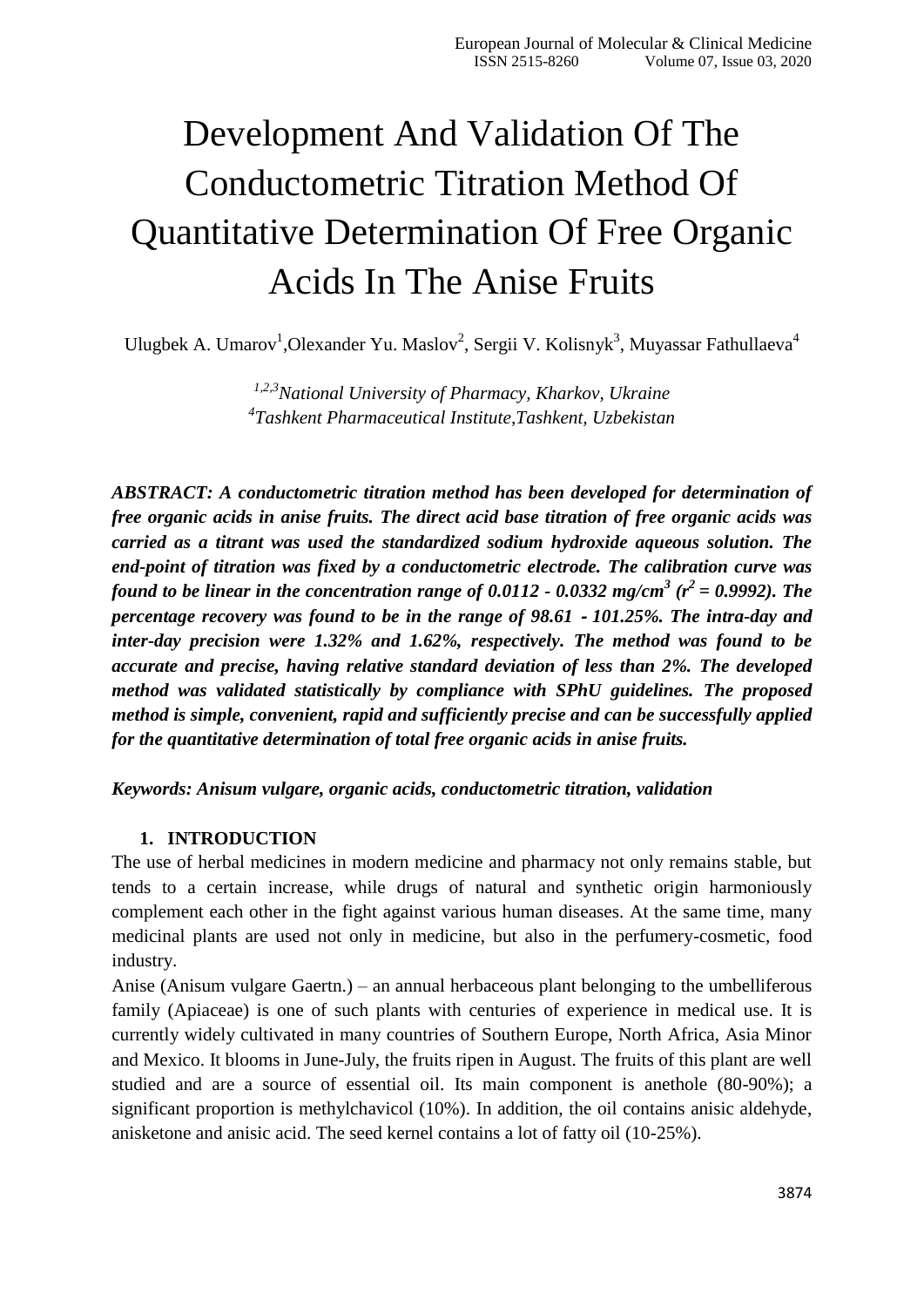It has been established that anise essential oil has bronchodilating [1], anticonvulsant [2], antifungal [3] and insecticidal [4] properties.

In turn, the fruits of this plant exhibit an antioxidant and anti-inflammatory [5] effect, the seeds have hepatoprotective [6], antimicrobial and antioxidant effects [7].

The plant organism is very complex both in its chemical composition and in the functions it performs. It should be noted that in nature, plants are the only creators of inorganic organic substances, without which life would be impossible for humans and animals. Plants have an amazing variety of metabolism and are able to synthesize a huge amount of various compounds from carbon dioxide, water and inorganic compounds. The fixation of atmospheric carbon dioxide in the absence of light is widespread in plants, during which the formation of biologically and pharmacologically active substances, namely organic acids.

Organic acids are compounds of an aliphatic or aromatic series, which are characterized by the presence in the molecule of one or more carboxyl groups. This class of compounds is widespread in the plant world. Organic acids are contained in plants mainly in the form of salts, esters, dimers, as well as in a free state, forming buffer systems in the plant cell sap.

Organic acids such as citrate, malate, and oxaloacetate play important roles in several major metabolic pathways in plants, including fatty acid and amino-acid biosynthesis, as well as in modulation adaptation to stressful conditions [8,9].

The composition of organic acids that accumulate varies depending on the species, cultivars, age of the plant and tissue type [10].

The organic acids that accumulate in high levels in plant tissue play potential roles as metabolically active solutes for osmotic adjustment and the balance of cations. Organic acids are also key components in the mechanisms that some plants use to cope with nutrient deficiencies [11].

Organic acids have a wide range of biological effects on the human body: in addition to vitamin properties, they have a choleretic effect that normalizes the activity of the digestive system. Organic acids regulate the secretion of bile and pancreatic juice, improve appetite; have bactericidal properties and reduce the putrefactive processes in the body. Ascorbic acid, increasing the redox processes in tissues, plays an important role in a skin barrier function, promotes regeneration with various injuries by stimulating assimilation and dissimilation processes [12].

Nowadays analytical methods, such as titration, ion chromatography (IC) [13, 14], highperformance liquid chromatography-ultraviolet detection (HPLC-UV) [15], capillary electrophoresis (CE) [16], gas chromatography (GC) and thin-layer chromatography (TLC) [17] are commonly utilized to analyze organic acids.

Regulatory documentation of determining the content of free organic acids in terms of malic acid is offered a direct alkalimetry method with a mix of phenolphthalein and methylene blue until the moment of appearing a lilac color in the foam [18]. This determination is possible in presence of a weak extraction color and good foaming (rosehips, mountain ash, viburnum). In the case of intense coloration and/or if the foam is absent, the advantage belongs to potentiometry (fruits of black currant, peppermint, lemon balm, sage) [19]. As the extract of the fruits of anise has a brown color, and the foam is practically absent, potentiometric determination should be preferred. On the other hand, the potentiometric method of analysis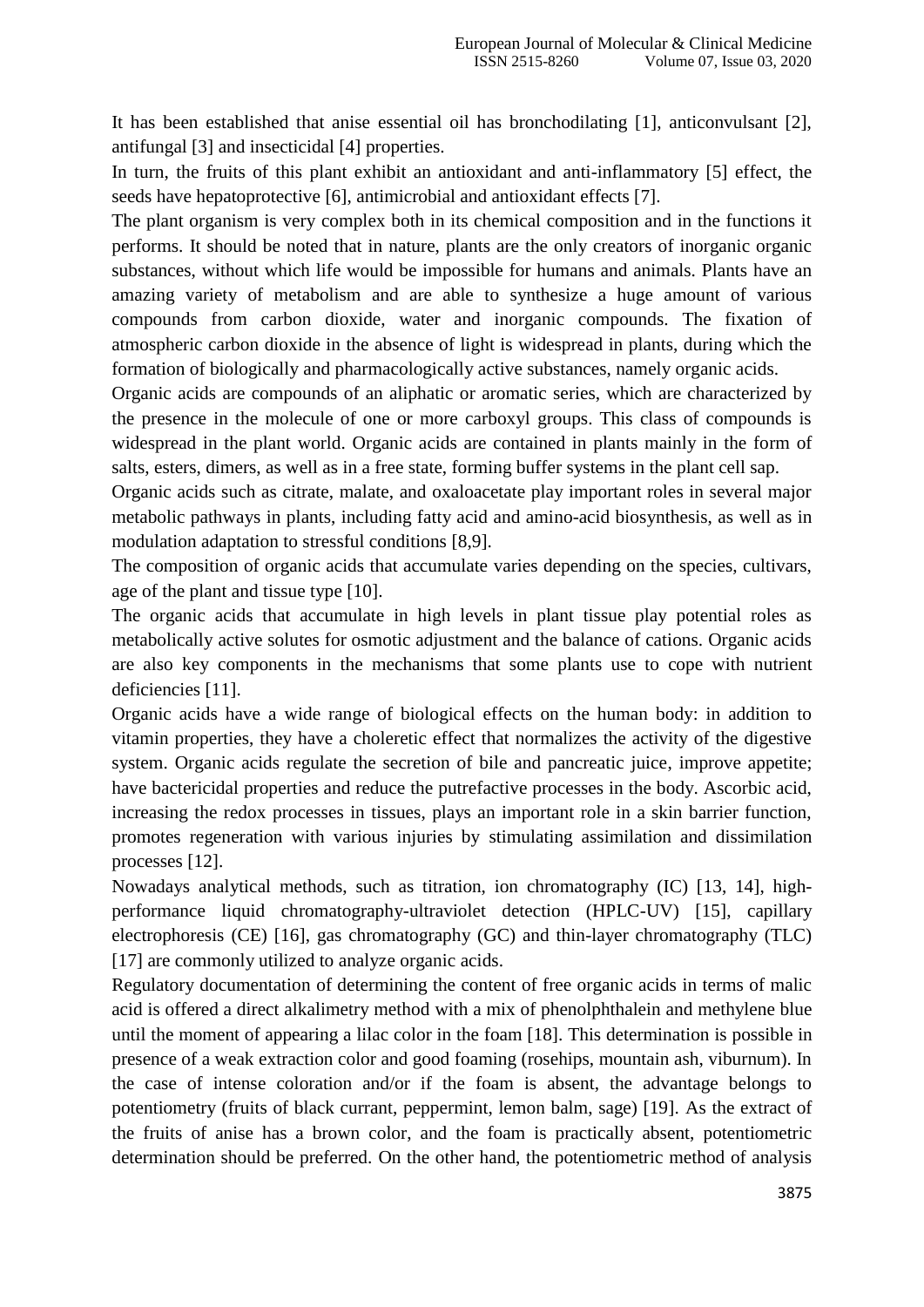is more accurate and reliable, its main disadvantage is the duration of fixing the equivalence point due to the long-term establishment of a constant value of the potential after adding another portion of the titrant. Therefore, in the case of determining the equivalence point of titration of organic acids` solutions with low concentration, coulometric [20] or conductometric titration [21] are more economical in terms of time.

# **2. MATERIALS AND METHODS**

#### *2.1. Apparatus*

A Hanna 2550 digital pH meter equipped with a conductometric electrode HI 76310 was used throughout the study. All titrations were carried out manually.

## *2.2. Reagents and materials*

*Malic acid, citric acid, ascorbic acid, oxalate acid, succinic acid, benzoic acid* were purchased from Merck (Germany)

*Sodium hydroxide* (0.1 M): Accurately 2.0 g of the pure NaOH was dissolved in distilled water. The solution was made up to 500 mL with the same water and standardized.

*n-butanol* and *glacial acid* of analytical grade were purchased from Merck (Germany).

*The TLC-plates* silica gel 60 F254 were purchased from Sorbfil (Russia).

## *2.3. Procedures*

*2.3.1. Extraction of organic acids from anise fruits for TLC analysis*

It was taken 5.0 g of a dry raw material, previously crushed to a particle size of 2-3 mm, than filled with 25 mL of water (1:5) and heated under reflux in a boiling water bath for 1 h. The resulting extract was filtered through a filter. The raw materials were extracted twice with new portions of the solvent, after that the extracts were combined.

*2.3.2. Determining of organic acids in anise fruits using TLC*

The chromatographic development was carried out in a chamber ( $19 \times 19.5 \times 6.5$  cm). TLCplates made of Sorbfil silica gel 60 F254 ( $15\times15$  cm) were used in experiments. The samples were spotted using a 10 μl micro-pipette with 5 μl of extract`s solution and standards solutions. Developing system was consisted of a mixture of n-butanol-glacial acid-water  $(4:1:2)$ . A series of 10%  $(w/v)$  standard solutions containing equal concentration of citric acid, ascorbic acid, oxalate acid, succinic acid, benzoic acid, malic acid were prepared. The plates were sprayed by an indicator solution of 0,2 g of bromocresol green in 100 mL of 96% ethanol solution. The chamber was previously saturated by solvent system for 60 min. The development of the chromatogram was allowed to proceed until the solvent had traveled 11- 12 cm beyond the starting line 20 min at room temperature. The TLC plates were then removed from the chamber and allowed to dry in air. The dried TLC plates were sprayed with the indicator solution, and the color was developed by brief heating 1–3 min in a hot dry oven  $(100^{\circ} \text{ C}).$ 

## *2.3.3. Extraction of organic acids from anise fruits*

It was taken 5.0 g (an exact amount sample) of the crushed raw material and placed in a 250 mL flask with ground glass joints, poured 200 mL of purified water and kept for 2 hours in a boiling water bath. After cooling, the solution was quantitatively transferred into a 250 mL volumetric flask and make up to the mark (solution A).

*2.3.4. Titrimetric determination of amount of free organic acids in anise fruits*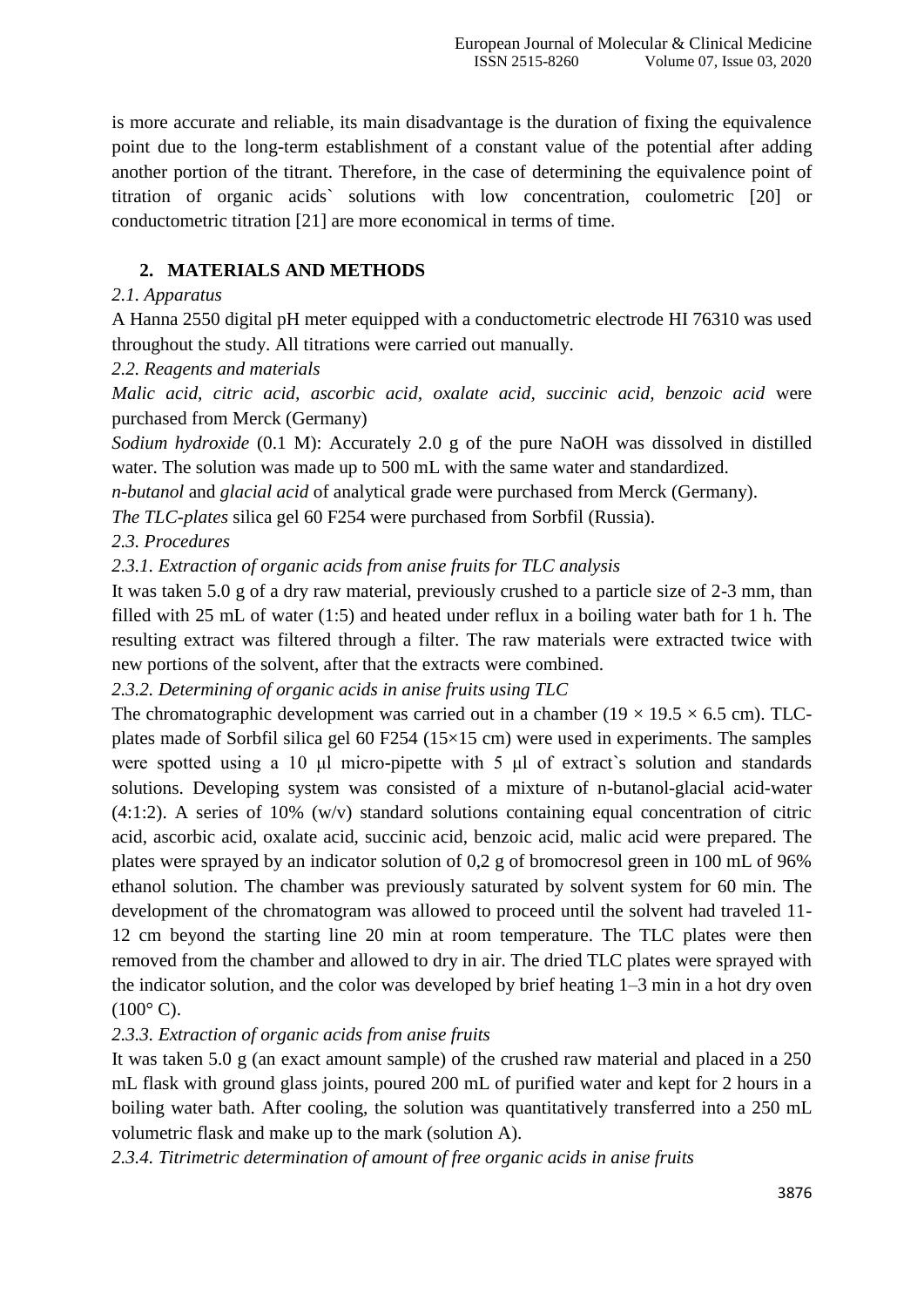10 mL of solution A was placed in a titration cell and 250 mL of freshly boiled water was added. After that, the prepared solution was titrated with standardized sodium hydroxide aqueous solution using conductometric titration. After each addition of titrant, the solution was stirred magnetically for 30 s and the steady conductivity was noted. The addition of titrant was continued until no significant change in conductivity on further addition of titrant. In addition, a blank experiment was carried out, according to which the blank volume of 0.1 mole/L sodium hydroxide solution was 0.010 mL.

The equivalence point was determined by applying the graphical method. The graph was drawn by plotting volume of titrant on X axis and conductivity values on Y axis, which was expressed in μS. According to results, a conductometric titration curve was obtained due to direct proportion of conductivity to volume of titrant than the equivalence volume of titrant was determined by the tangent method (Figure 1).

The content of total amount of free organic acids in terms of malic acid in absolutely dry raw materials in percent was calculated according to following expression:

$$
X = \frac{(V_{eq} - V_x) \cdot 0.0067 \cdot 250 \cdot 100 \cdot 100 \cdot R}{m \cdot 10 \cdot (100 - W)}
$$

where, 0.00067 – the amount of malic acid, which is equivalent to 1 mL of sodium hydroxide solution (0.1 mole/L), in grams;  $V_{eq}$  is the volume of sodium hydroxide solution (0.1 mole/L), which was used for titration, in milliliters;  $V_x$  – volume of

sodium hydroxide solution (0.1 mole/L), which was spent for titration in a blank experiment, in milliliters; m is the mass of raw materials in grams; K is correction coefficient for 0.1 mole/L sodium hydroxide solution; W is the loss in mass upon drying of the raw material as a percentage.



Figure 1. Conductometric titration curve of determination total free organic acids in anise fruits

#### *2.4. Method validation*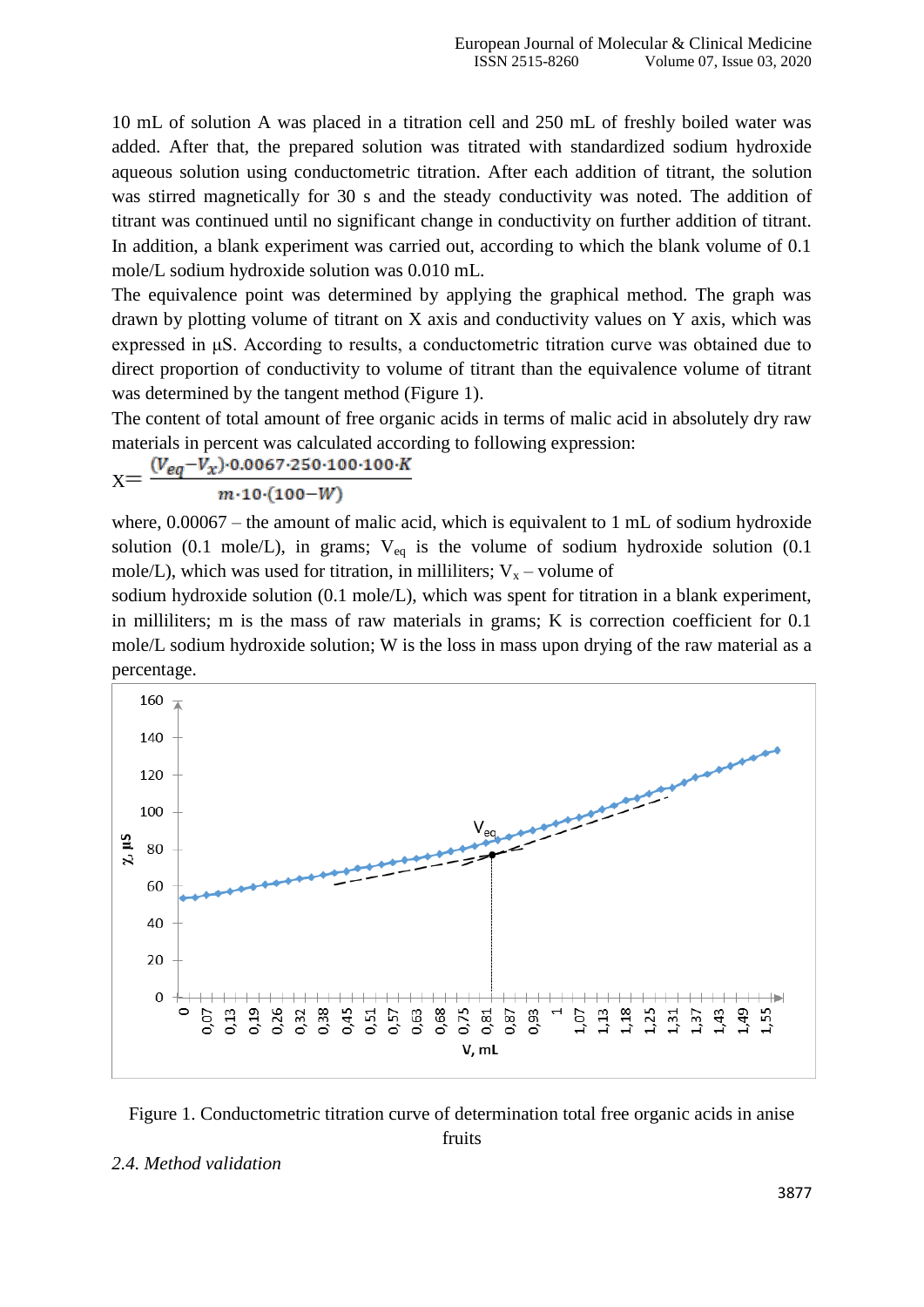Conductometric method was validated in compliance with SPhU guidelines [22]. The following parameters were validated.

# *2.4.1. Precision*

The precision of the conductometric methods was evaluated in terms of repeatability and intermediate precision (intra–day and inter–day, respectively). The repeatability was performed by the analysis of the raw material that was repeated for six times with the same concentration. The intermediate precision of the method was determined as described above under the conditions of the same laboratory, but in different days. The amount of free organic acids present in raw material was calculated and the % RSD was calculated.

## *2.4.2. Accuracy*

In order to check the accuracy of the developed method, analytical recovery experiments were carried out by using standard addition method in three different concentrations 80%, 100% and 120%. From the total amount of free organic acids found, the percentage recovery was calculated. This procedure was repeated for three times for each concentration and the % RSD was calculated.

## *2.4.3. Robustness*

Robustness of conductometric method was done at three different concentration levels 80%, 100% and 120% of free organic acids. Robustness was expressed as the RSD of the same procedure applied by two different analysts as well as using two different burettes.

#### *2.4.4. Linearity*

For the establishment of method linearity, eleven different weights of raw material corresponding to 50%, 60%, 70%, 80%, 90%, 100%, 120%, 130%, 140%, 150% of the about weight 5.0 g were taken and analyzed conductometrically. The values of correlation coefficient, slope and intercept were determined.

## *2.4.5. Specificity*

The specificity of the method was studied by conductometric titration of a solvent and prepared solution of extract of anise fruits in an appropriate solvent: distilled water.

## **3. RESULTS AND DISCUSSIONS**

## *3.1. Determination of organic acids in anise fruits using TLC*

The spots of organic acids were colored in yellow color. The TLC separation of organic acids revealed 3 spots in anise fruits extracts, which identified by comparison of their  $R_f$  to those of reference organic acids as malic acid ( $R_f = 0.58$ ), citric acid ( $R_f = 0.51$ ), succinic acid ( $R_f = 0.54$ ) 0.40).

#### *3.2. Validation*

## *3.2.1. Accuracy studies*

In order to check the accuracy of the developed method, known quantities of malic acid in three different concentrations were added to its pre analyzed sample and analyzed by the developed method. The percentage recovery was found to be in the range of 98.61 – 101.25%. The results of recovery studies are shown in Table 1. The % RSD value was found to be 1.04%. The low % RSD values is confirmed a high degree of correspondence between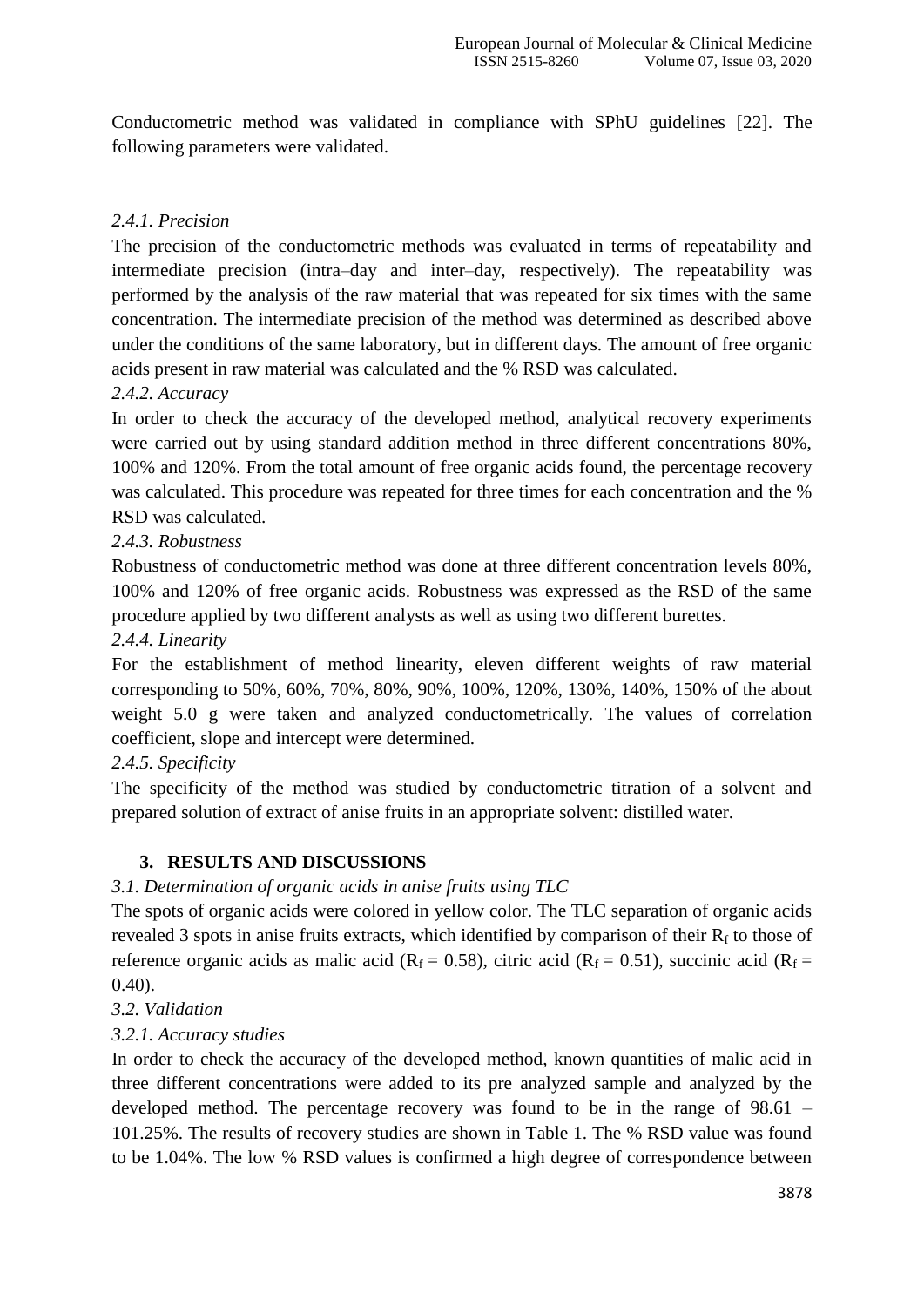the value of the calculated and obtained content of the total amount of free organic acids in the studied samples.

## *3.2.2. Precision*

The precision of the method was confirmed by intra  $-$  day and inter  $-$  day analysis. The % RSD values for intra – day and inter – day analysis were found to be 1.32 and 1.62%, respectively. The % RSD values were less 2%, it is proved that the method is precision (Table 2,3).

#### *3.2.3. Robustness*

The robustness of the method was established by inter – analysts and inter – burettes. The RSD values of inter – analysts and inter – burettes analysis were found to be 1.48 and 1.29%, respectively. The RSD values were less than 2% for method, which proves a good robustness of the method (Table 4).

#### *3.2.4. Linearity*

The linearity is proved in the range of concentrations from 50 to 150%. Calibration curve was drawn by plotting concentration of free organic acids on X axis and volume of titrant values on Y axis (Figure 2). The regression equation of curve has the following form:  $y = 35.714x +$ 0.0139. The correlation coefficient value was equal 0.9992, which indicates the presence of direct proportion of volume of titrant to concentration of organic acids in the studied solutions within a given range of the method (Table 5).



Figure 2. Calibration curve of volume of titrant in dependence to content of free organic acids (in terms of malic acid, mg/mL) in extracting of anise fruits

## *3.2.5. Specificity*

The specificity of the method was established by analysis of the blank solution and prepared solution of extract of anise fruits. There was revealed neither interference of solvent nor probable impurities on result of quantitative determination of total free organic acids in anise fruits.

## **4. CONCLUSION**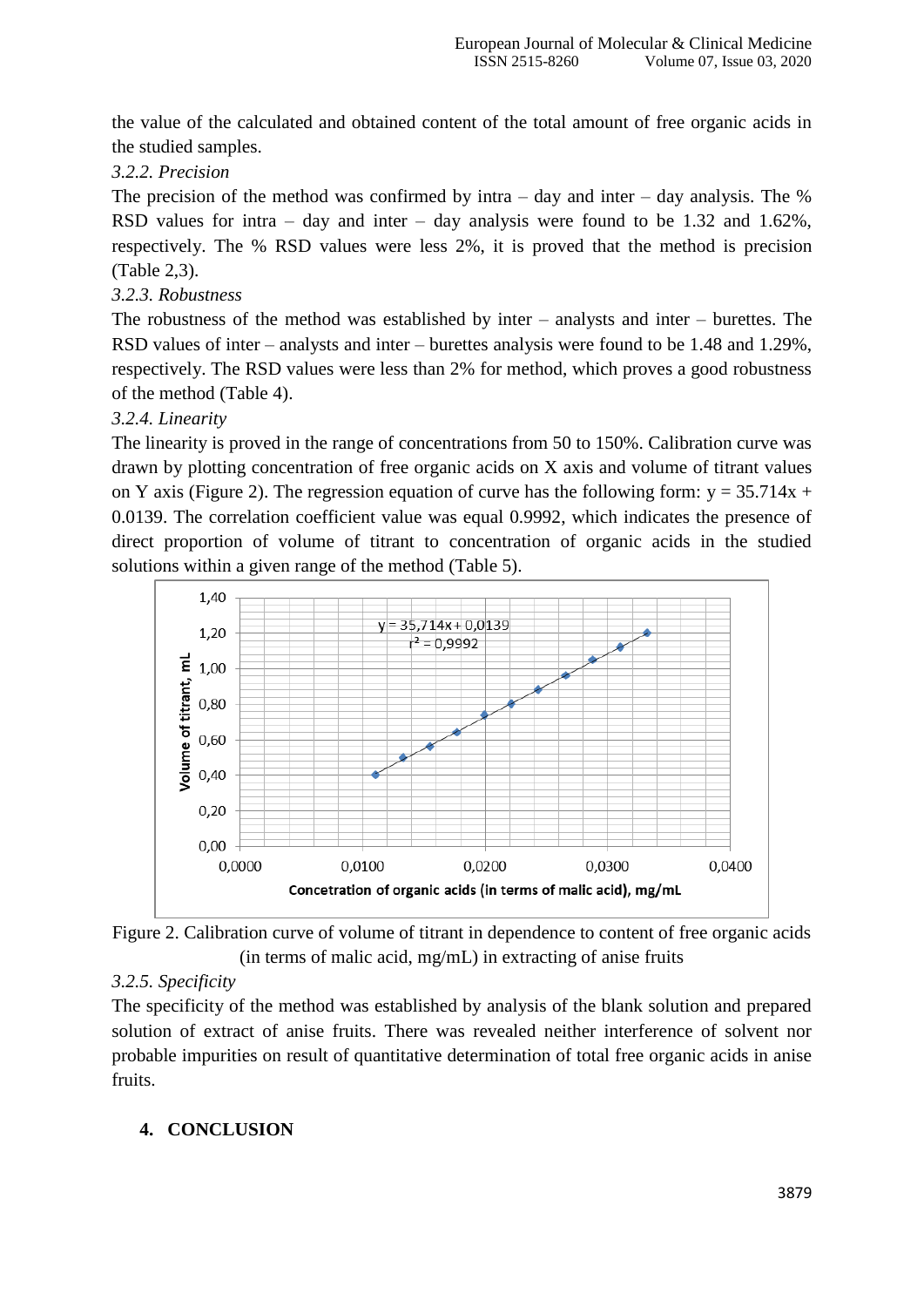The thin-layer chromatography was allowed us to identify malic, citric, and succinic acids in anise fruits.

The developed conductometric titrimetric method is found to be simple, accurate, and precise as result, can be used for determination the total free organic acids in anise fruits. The developed method was validated as par SPhU guidelines. It is proved that the proposed method for the quantitative determination of organic acids is valid in respect of specificity, linearity, analytical area of the method, precision, accuracy and can be used for the quantitative determination of total free organic acids in anise fruits.

| Amount       | Amount       | Amount       | were it itself they because by because we change to<br>Amount | Recovery | SD%  | RSD% |
|--------------|--------------|--------------|---------------------------------------------------------------|----------|------|------|
| present      | added        | found        | recovered                                                     | $\%$     |      |      |
| $(\mu g/mL)$ | $(\mu g/mL)$ | $(\mu g/mL)$ | $(\mu g/mL)$                                                  |          |      |      |
| 0.0222       | 0.0177       | 0.0398       | 0.0176                                                        | 99.31    | 1.05 | 1.04 |
| 0.0222       | 0.0177       | 0.0399       | 0.0177                                                        | 100.20   |      |      |
| 0.0222       | 0.0177       | 0.0397       | 0.0175                                                        | 98.61    |      |      |
| 0.0222       | 0.0222       | 0.0446       | 0.0224                                                        | 101.12   |      |      |
| 0.0222       | 0.0222       | 0.0443       | 0.0221                                                        | 99.38    |      |      |
| 0.0222       | 0.0222       | 0.0447       | 0.0225                                                        | 101.25   |      |      |
| 0.0222       | 0.0266       | 0.0486       | 0.0264                                                        | 99.43    |      |      |
| 0.0222       | 0.0266       | 0.0485       | 0.0263                                                        | 98.86    |      |      |
| 0.0222       | 0.0266       | 0.0491       | 0.0269                                                        | 101.22   |      |      |

Table 1. Recovery studies by standard additions technique

Table 2. Intra – day precision of organic acids in anise fruits by conductometry

| Number of sample        | Equivalent volume of titrant, mL |
|-------------------------|----------------------------------|
|                         | 0.80                             |
| $\overline{2}$          | 0.79                             |
| 3                       | 0.81                             |
| $\overline{4}$          | 0.80                             |
| 5                       | 0.78                             |
| 6                       | 0.79                             |
| Mean, mL                | 0.80                             |
| SD, %                   | 0.0104                           |
| Confidence interval, mL | 0.0083                           |
| RSD, %                  | 1.32                             |

|  |  |  |  | Table 3. Inter – day precision of organic acids in anise fruits by conductometry |
|--|--|--|--|----------------------------------------------------------------------------------|
|  |  |  |  |                                                                                  |

| Number of sample | Equivalent volume of titrant, mL |                |  |  |
|------------------|----------------------------------|----------------|--|--|
|                  | The first day                    | The second day |  |  |
|                  | 0.80                             | 0.81           |  |  |
|                  | 0.81                             | 0.80           |  |  |
|                  | 0,79                             | 0.78           |  |  |
|                  | 0.78                             | 0.79           |  |  |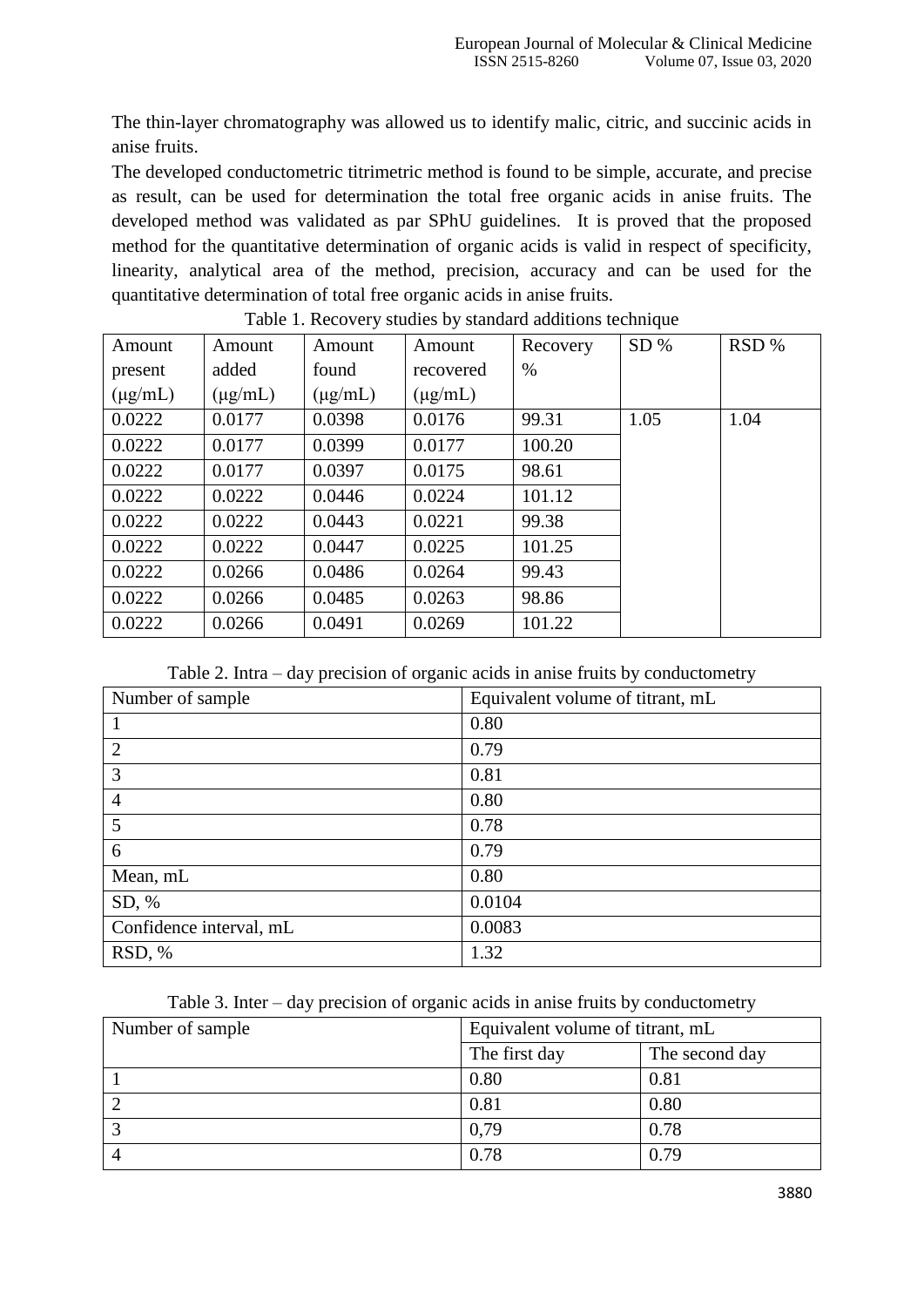|                         | 0.80   | 0.80   |
|-------------------------|--------|--------|
| 6                       | 0.81   | 0.82   |
| Mean, mL                | 0.80   | 0.80   |
| SD, %                   | 0.0117 | 0.0141 |
| Confidence interval, mL | 0.0094 | 0.0141 |
| RSD, %                  | 1.46   | 1.77   |
| Mean RSD, %             | 1.62   |        |

Table 4. Robustness of organic acids in anise fruits by conductometry

| of<br>Concentration |                | Equivalent volume of titrant, mL | RSD, %    |         |          |          |
|---------------------|----------------|----------------------------------|-----------|---------|----------|----------|
| organic acids, %    | first  <br>The | The                              | The first | The     | Inter    | Inter    |
|                     | analyst        | second                           | burette   | second  | analysts | burettes |
|                     |                | analyst                          |           | burette |          |          |
| 80                  | 0.64           | 0.64                             | 0.65      | 0.63    | 1.48     | 1.29     |
| 80                  | 0.66           | 0.65                             | 0.64      | 0.62    |          |          |
| 80                  | 0.65           | 0.63                             | 0.63      | 0.64    |          |          |
| 100                 | 0.82           | 0.80                             | 0.80      | 0.81    |          |          |
| 100                 | 0.81           | 0.82                             | 0.79      | 0.80    |          |          |
| 100                 | 0.79           | 0.81                             | 0.81      | 0.79    |          |          |
| 120                 | 0.96           | 0.96                             | 0.96      | 0.95    |          |          |
| 120                 | 0.98           | 0.95                             | 0.97      | 0.94    |          |          |
| 120                 | 0.97           | 0.93                             | 0.95      | 0.96    |          |          |

Table 5. Results of linearity studies for conductometric method

| $N_2$          | <sub>of</sub><br><b>Mass</b>                |                    |      |                              |  |  |  |
|----------------|---------------------------------------------|--------------------|------|------------------------------|--|--|--|
|                | raw                                         | Concentration      |      | Equivalent volume of titrant |  |  |  |
|                | material                                    |                    |      |                              |  |  |  |
|                | g                                           | mg/cm <sup>3</sup> | $\%$ | $\text{cm}^3$                |  |  |  |
| $\mathbf{1}$   | 2.4998                                      | 0.0112             | 50   | 0.40                         |  |  |  |
| $\overline{2}$ | 3.004                                       | 0.0134             | 60   | 0.50                         |  |  |  |
| 3              | 3.5002                                      | 0.0156             | 70   | 0.56                         |  |  |  |
| $\overline{4}$ | 4.0005                                      | 0.0177             | 80   | 0.64                         |  |  |  |
| 5              | 4.5003                                      | 0.0200             | 90   | 0.74                         |  |  |  |
| 6              | 5.0002                                      | 0.0222             | 100  | 0.80                         |  |  |  |
| $\overline{7}$ | 5.5004                                      | 0.0244             | 110  | 0.88                         |  |  |  |
| 8              | 6.0001                                      | 0.0266             | 120  | 0.96                         |  |  |  |
| 9              | 6.5005                                      | 0.0288             | 130  | 1.05                         |  |  |  |
| 10             | 7.0006                                      | 0.0310             | 140  | 1.12                         |  |  |  |
| 11             | 7.4997                                      | 0.0332             | 150  | 1.20                         |  |  |  |
|                | Regression equation: $y = 35.714x + 0.0139$ |                    |      |                              |  |  |  |
|                | Slope (b): 35.714, Intercept (a): 0.0139    |                    |      |                              |  |  |  |
|                | Correlation coefficient, $r^2$ : 0.9992     |                    |      |                              |  |  |  |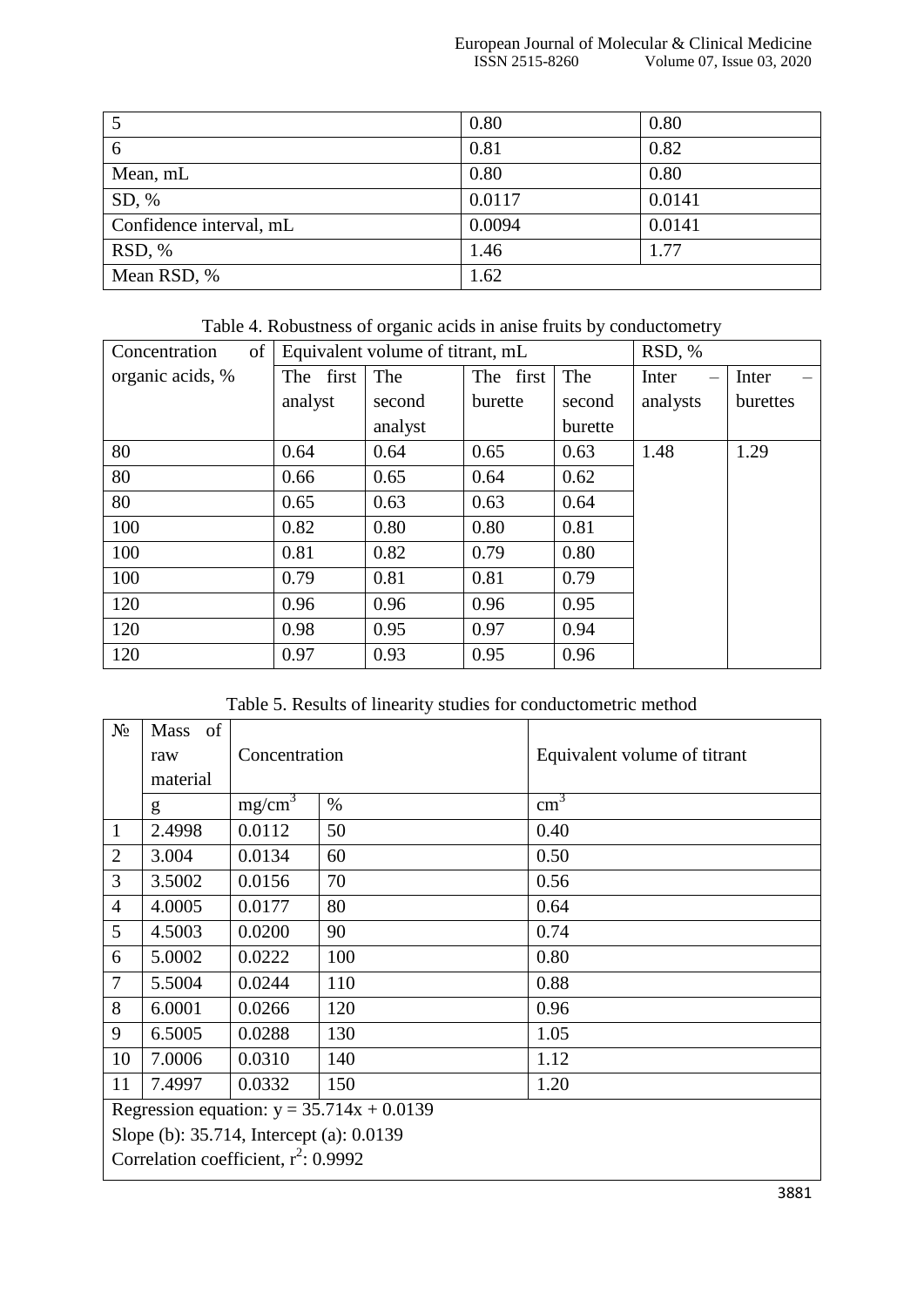## **5. REFERENCES**

- [1] Relaxant effect of Pimpinella anisum on isolated guinea pig tracheal chains and its possible mechanism(s) / M. H. Boskabady, M. Ramazani-Assari // Journal of Ethnopharmacology. – 2001. - Vol. 74, №1. – P. 83-88. [doi: 10.1016/S0378-](https://doi.org/10.1016/S0378-8741(00)00314-7) [8741\(00\)00314-7.](https://doi.org/10.1016/S0378-8741(00)00314-7)
- [2] The fruit essential oil of Pimpinella anisum exerts anticonvulsant effects in mice / M. H. Pourgholami, S. Majzoob, M. Javadi, M. Kamalinejad, G. H. R. Fanaee, M. Sayyah // Journal of Ethnopharmacology. – 1999. - Vol. 66, №2. – P. 211-215. [doi:](https://doi.org/10.1016/S0378-8741(98)00161-5)  [10.1016/S0378-8741\(98\)00161-5.](https://doi.org/10.1016/S0378-8741(98)00161-5)
- [3] Effect of oil extracted from some medicinal plants on different my cotoxigenic fungi / K. M. Soliman, R. I. Badeaa // Food and Chemical Toxicology. - 2002. – Vol. 40, №1. – P. 1669-1675. doi:10.1016/S0278-6915(02)00120-5.
- [4] Fumigant activity of plant essential oils and components from horseradish (Armoracia rusticana), anise (Pimpinella anisum) and garlic (Allium sativum) oils against Lycoriella ingenue (Diptera: Sciaridae) / Il-Kwon Park, Kwang-Sik Choi, Do-Hyung Kim, In-Ho Choi, Lee-Sun Kim, Won-Chull Bak, Joon-Weon Choi and Sang-Chul Shin // Pest Management Science. – 2006. - Vol. 62. - P. 723-728. doi: [10.1002/ps.1228.](https://doi.org/10.1002/ps.1228)
- [5] Protective Effect of Pimpinella anisoides Ethanolic Extract and Its Constituents on Oxidative Damage and Its Inhibition of Nitric Oxide in Lipopolysaccharide-Stimulated RAW 264.7 Macrophages / F. Conforti, R. [Tundis,](https://www.ncbi.nlm.nih.gov/pubmed/?term=Tundis%20R%5BAuthor%5D&cauthor=true&cauthor_uid=20136447) M. [Marrelli,](https://www.ncbi.nlm.nih.gov/pubmed/?term=Marrelli%20M%5BAuthor%5D&cauthor=true&cauthor_uid=20136447) F. Menichini, G.A. [Statti,](https://www.ncbi.nlm.nih.gov/pubmed/?term=Statti%20GA%5BAuthor%5D&cauthor=true&cauthor_uid=20136447) B. [De Cindio,](https://www.ncbi.nlm.nih.gov/pubmed/?term=De%20Cindio%20B%5BAuthor%5D&cauthor=true&cauthor_uid=20136447) F. [Menichini,](https://www.ncbi.nlm.nih.gov/pubmed/?term=Menichini%20F%5BAuthor%5D&cauthor=true&cauthor_uid=20136447) P.J. [Houghton](https://www.ncbi.nlm.nih.gov/pubmed/?term=Houghton%20PJ%5BAuthor%5D&cauthor=true&cauthor_uid=20136447) // [Journal of Medicinal Food.](https://www.liebertpub.com/journal/jmf)-2010.- [Vol. 13, №1.](https://www.liebertpub.com/toc/jmf/13/1)- P. 137-141. doi: 10.1089=jmf.2008.0154.
- [6] Hepatoprotective Effects of Pimpinella anisum Seed Extract in Rats / N. Cengiz, H. Özbek, A. Him // Pharmacologyonline. – 2008. - Vol. 3. - P. 870-874.
- [7] Screening of antioxidant and antimicrobial activities of anise (Pimpinella anisum L.) seed extracts / İ. Gülçin [M. Oktay](https://www.sciencedirect.com/science/article/abs/pii/S0308814603000980?via%3Dihub#!) E. Kıreçci Ö.İrfan Küfrevioğlu // Food Chemistry. – 2003. - Vol. 83. – P. 371-382. [doi:10.1016/S0308-8146\(03\)00098-0](https://doi.org/10.1016/S0308-8146(03)00098-0)
- [8] Citrate and isocitrate in plant metabolism / T.N. Popova, M.A.A. Pinheiro de Cavalho // Biochimica et Biophysica Acta. - 1998. - Vol. 1364, №3. – P. 307–325. [doi:10.1016/S0005-2728\(98\)00008-5.](https://doi.org/10.1016/S0005-2728(98)00008-5)
- [9] Malate plays a central role in plant nutrition / J. Schulze, M. Tesfaye, R.H.M.G. Litjens, B. Bucciarelli, G. Trepp, S. Miller, D. Samac, D. Allan, C.P. Vance / Plant and Soil. - 2002. - Vol. 247, №1. – P. 133–139. doi: 10.1023/a:1021171417525.
- [10] Organic acid metabolism in plants: from adaptive physiology to transgenic varieties for cultivation in extreme soils / L.B. Jose, N.J. Maria Fernanda, R.R. Verenice, H.E. Luis // Plant Science. - 2000. – Vol. 160, №1. – P. 1-13. doi: 10.1016/S0168-9452(00)00347-2.
- [11] Effects of organic acids on paraquat activity in maize / S.J. Jang, S.S. Kim, H.Y. Bak, Y.B. Yun, Y.I. Kuk // South African Journal of Botany. – 2019. - Vol. 123. - P. 286-292. [doi: 10.1016/j.sajb.2019.03.034.](https://doi.org/10.1016/j.sajb.2019.03.034)
- [12] Qualitative and Quantitative Determination of Organic Acids in Crude Herbal Drugs and Medicinal Herbal Preparations for Quality Control in Russian Federation by Modern Physicochemical Methods / E. V. Sergunova, A. A. Sorokina, D. O. Bokov, A. I.